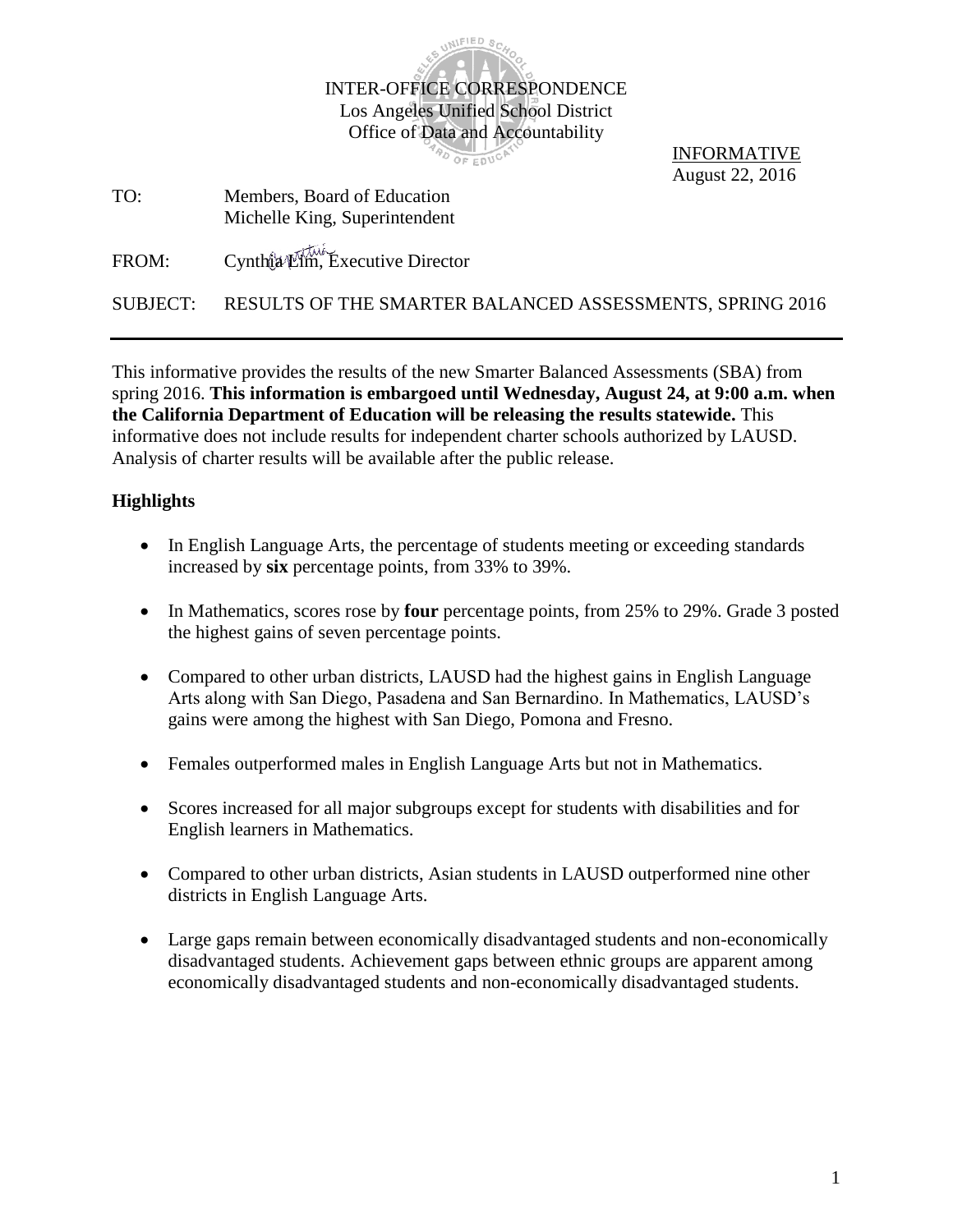# **Background**

The Smarter Balanced Assessments are based on California's new, more challenging academic standards that are designed to help all students graduate college and career ready. Students in grades 3-8 and 11 took these online assessments in English Language Arts and Mathematics this past spring. The tests were computer based and taken online only. The tests were also computer adaptive, meaning the assessment was customized to each student. If a student answered a question correctly, the next question was more challenging. If a student answered a question wrong, the next question was easier. Students were also asked questions in different formats to demonstrate their understanding, such as explaining solutions or graphing responses.

Students receive an overall scale score that ranges from 2,000 to 3,000. Score ranges for each achievement level are different for each grade, and the standards for the next grade are higher than for the previous grade. As a result, an increase in the overall scale score may not mean a higher achievement level for the current year. Scale scores are grouped into four achievement or performance bands:

- Standard Exceeded
- Standard Met
- Standard Nearly Met
- Standard Not Met

Students who have met or exceeded the standard are considered to be college and career ready or have demonstrated the knowledge and skills needed for success in future coursework.

## **Overall LAUSD Performance**

Across the District, the percentage of students who met or exceeded standards in English Language Arts increased by six percentage points, from 33% to 39%. Among grade levels, the percentages ranged from a low of 35% in grade 3 to a high of 54% in grade 11.

There were gains in every grade level, with the highest gains in grade 3, 4 and 11 with six percentage points. Grade 7 had the lowest gains with four percentage points.

| <b>English Language</b><br><b>Arts</b> | $2014 - 15$ | $2015 - 16$ | Change |
|----------------------------------------|-------------|-------------|--------|
| All Grades                             | 33          | 39          | 6      |
| Grade 3                                | 29          | 35          | 6      |
| Grade 4                                | 30          | 36          | 6      |
| Grade 5                                | 35          | 40          | 5      |
| Grade 6                                | 31          | 36          | 5      |
| Grade 7                                | 32          | 36          | 4      |
| Grade 8                                | 33          | 38          | 5      |
| Grade II                               | 48          | 54          | 6      |

## **Exhibit 1. Percentage that Met or Exceeded Standards in English Language Arts, LAUSD**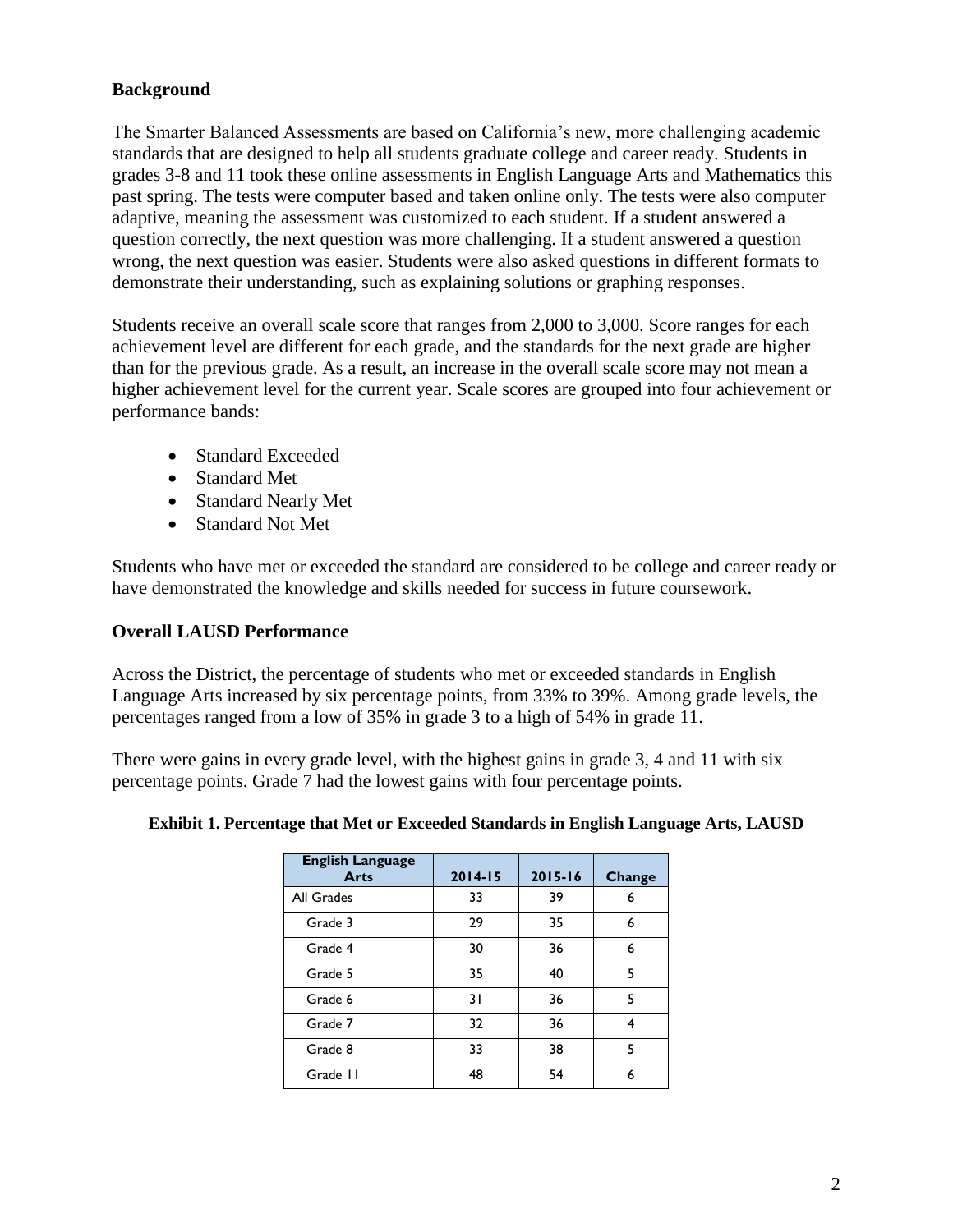In Mathematics, the percentage of students meeting or exceeding standards rose to 29%, up four percentage points from the previous year. The percentages among grade levels ranged from 25% in grade 5 to 39% in grade 3.

The highest gains were in grade 3 with seven percentage points. The lowest gains were in grade 6 with two percentage points.

| <b>Mathematics</b> | $2014 - 15$ | $2015 - 16$ | <b>Change</b>  |
|--------------------|-------------|-------------|----------------|
| All Grades         | 25          | 29          |                |
| Grade 3            | 32          | 39          | 7              |
| Grade 4            | 27          | 31          |                |
| Grade 5            | 22          | 25          | 3              |
| Grade 6            | 24          | 26          | $\overline{2}$ |
| Grade 7            | 24          | 27          | 3              |
| Grade 8            | 23          | 26          | 3              |
| Grade II           | 20          | 24          |                |

**Exhibit 2. Percentage that Met or Exceeded Standards in Mathematics, LAUSD**

When examined by each of the four performance bands, the percentage of students not meeting standards (the lowest performance level) has decreased in all grade levels with corresponding increases in students meeting and exceeding standards. This pattern was observed in both English Language Arts and Mathematics. (Exhibits 3 and 4.)

| <b>English Language Arts</b> |             |                             |                      |    |                           |
|------------------------------|-------------|-----------------------------|----------------------|----|---------------------------|
| Grade 3, 2014-15             |             | 44                          | 27                   | 17 | 12 <sub>1</sub>           |
| Grade 3, 2015-16             |             | 39                          | 26                   | 18 | 16                        |
| Grade 4, 2014-15             |             | 49                          | 22                   | 17 | 12.                       |
| Grade 4, 2015-16             |             | 43                          | 21                   | 19 |                           |
| Grade 5, 2014-15             |             | 43                          | 22                   | 24 | 11                        |
| Grade 5, 2015-16             |             | 38                          | 22                   | 25 | $-15$                     |
| Grade 6, 2014-15             |             | 39                          | 30                   | 23 | $\mathbf{R}$              |
| Grade 6, 2015-16             |             | 36                          | 27                   | 26 | 10 <sup>1</sup>           |
| Grade 7, 2014-15             |             | 43                          | 26                   | 25 | $\overline{7}$            |
| Grade 7, 2015-16             |             | 39                          | 25                   | 27 | $\mathbf{Q}$              |
| Grade 8, 2014-15             |             | 36                          | 31                   | 27 | 6                         |
| Grade 8, 2015-16             |             | 34                          | 28                   | 30 | 8 <sup>1</sup>            |
| Grade 11, 2014-15            |             | 24                          | 29                   | 34 | 14                        |
| Grade 11, 2015-16            |             | $-19$                       | 26                   | 35 | 19                        |
|                              | ■ % Not Met | $\blacksquare$ % Nearly Met | $\blacksquare$ % Met |    | $\blacksquare$ % Exceeded |

**Exhibit 3. Percentage of Students by Performance Band in English Language Arts**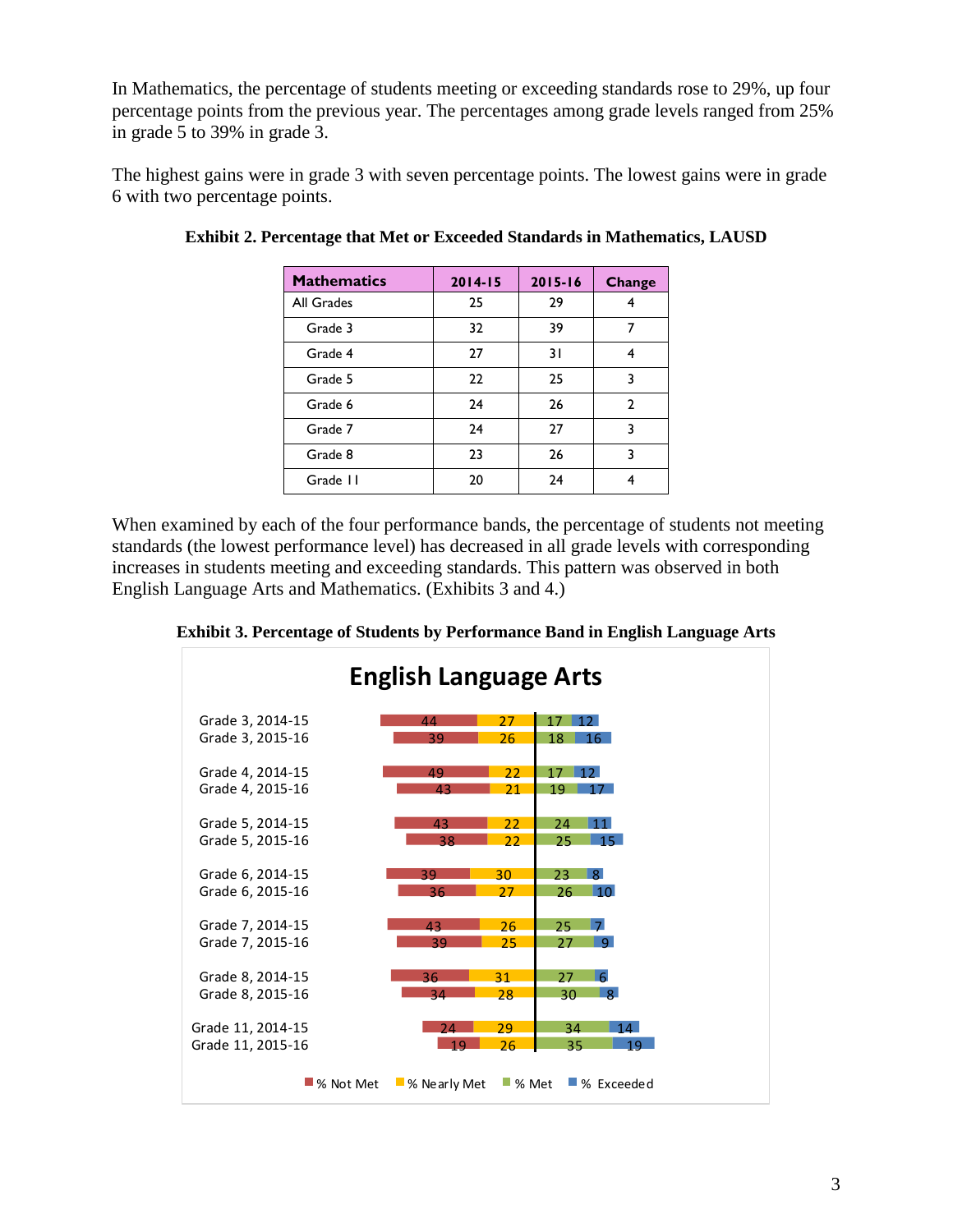



## **Performance by Urban Districts**

Statewide results will not be available until August 24. Compared to other urban districts in California, the percentage of LAUSD students that met or exceeded standards in English Language Arts was higher than five other districts: Pomona, Oakland, San Bernardino, Fresno and Santa Ana. LAUSD's results were comparable to Sacramento City Unified.

When examining improvement from the previous year, LAUSD had the highest gain among urban districts of six percentage points. San Diego, Pasadena and San Bernardino also posted gains of six percentage points from the previous year.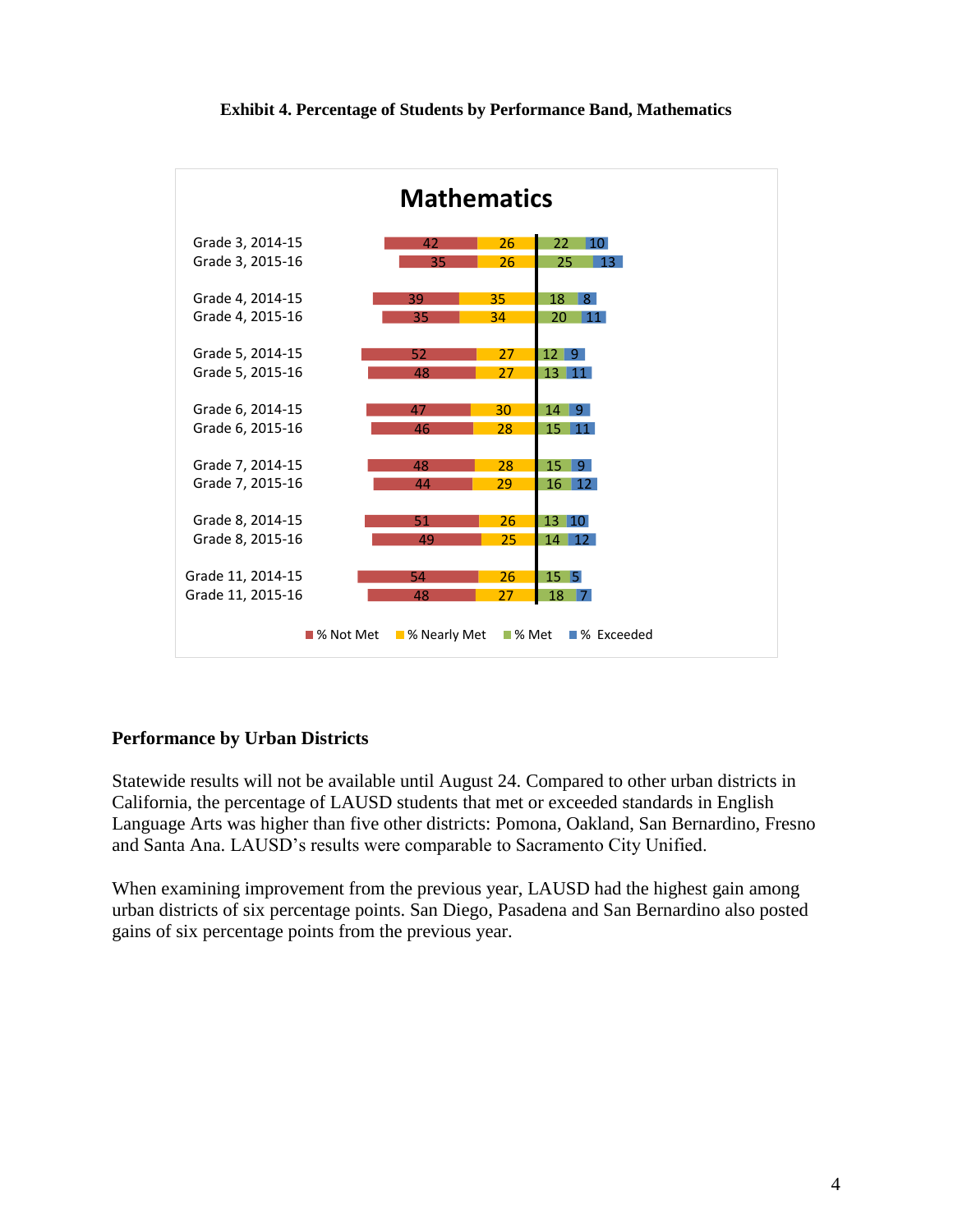| <b>District</b> | $2014 - 15$ | $2015 - 16$ | <b>Change</b> |
|-----------------|-------------|-------------|---------------|
| San Diego       | 51          | 57          | 6             |
| San Jose        | 51          | 54          | 3             |
| San Francisco   | 52          | 53          |               |
| Long Beach      | 42          | 46          | 4             |
| Pasadena        | 36          | 42          | 6             |
| Sacramento      | 35          | 39          | 4             |
| <b>LAUSD</b>    | 33          | 39          | 6             |
| Pomona          | 35          | 38          | 3             |
| San Bernardino  | 28          | 34          | 6             |
| Fresno          | 27          | 31          | 4             |
| Oakland         | 29          | 30          |               |
| Santa Ana       | 25          | 28          | 3             |

## **Exhibit 5. Percentage of Students Meeting or Exceeding Standards in English Language Arts by Urban Districts in California**

In Mathematics, San Francisco had the highest percentage of students meeting or exceeding standards (50%) among 12 urban districts. There were five districts with lower percentages than LAUSD: Oakland, Pomona, Santa Ana, Fresno and San Bernardino. LAUSD's gain of four percentage points from the previous year was among the highest, along with San Diego, Pomona and Fresno.

| <b>District</b> | $2014 - 15$ | $2015 - 16$ | Change         |
|-----------------|-------------|-------------|----------------|
| San Francisco   | 48          | 50          | 2              |
| San Diego       | 41          | 45          | 4              |
| San Jose        | 39          | 42          | 3              |
| Long Beach      | 31          | 34          | 3              |
| Pasadena        | 29          | 31          | $\overline{2}$ |
| Sacramento      | 29          | 31          | $\mathbf{2}$   |
| <b>LAUSD</b>    | 25          | 29          | 4              |
| Oakland         | 23          | 25          | $\mathbf{2}$   |
| Pomona          | 21          | 25          | 4              |
| Santa Ana       | 21          | 23          | $\mathbf{2}$   |
| Fresno          | 18          | 22          | 4              |
| San Bernardino  | 17          | 17          | 0              |

| <b>Exhibit 6. Percentage of Students Meeting or Exceeding Standards in Mathematics</b> |
|----------------------------------------------------------------------------------------|
| by Urban Districts in California                                                       |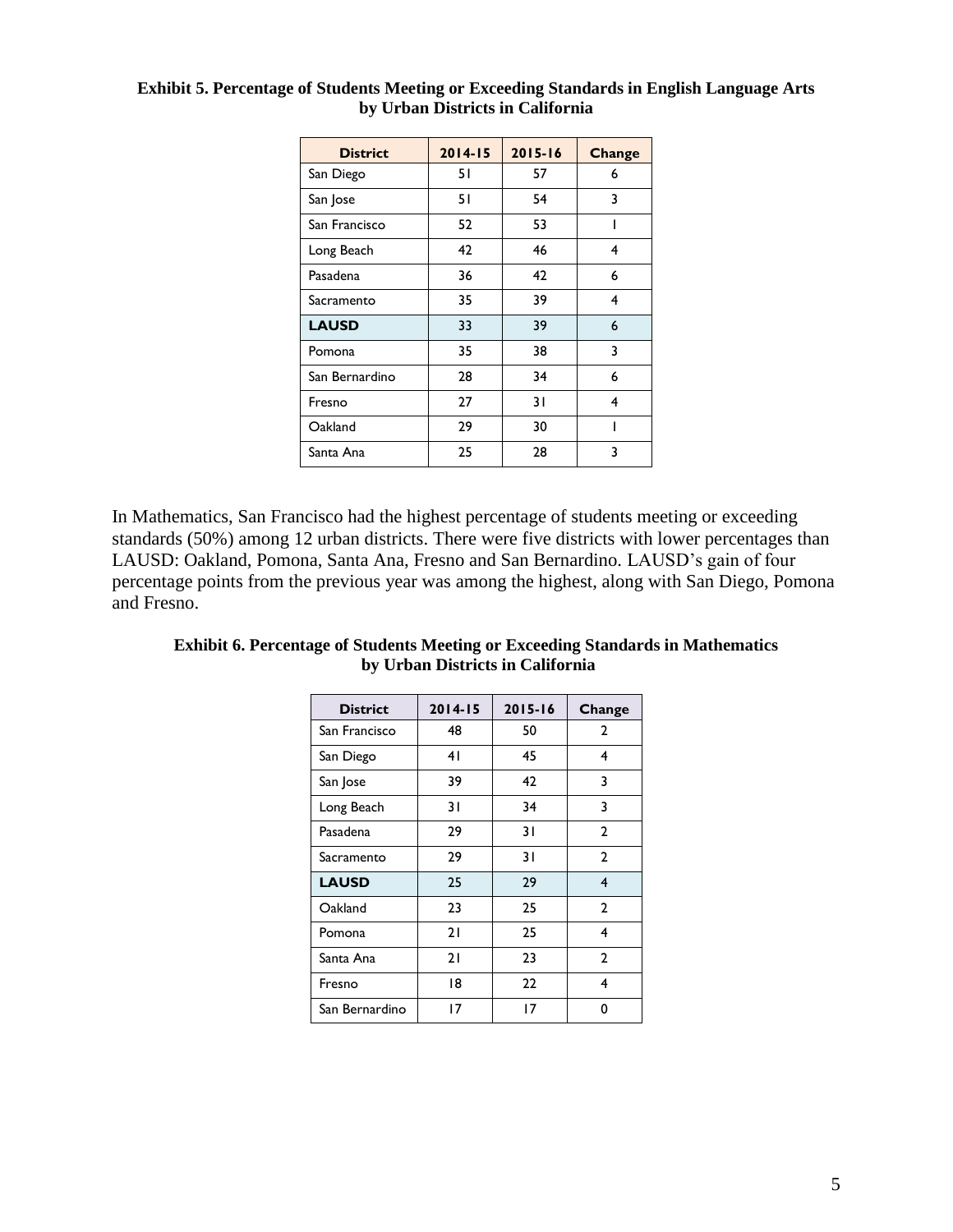# **Performance by Subgroup**

When English Language Arts data was examined by subgroup, a higher percentage of females (44%) met or exceeded standards compared to males (34%). Both groups had similar growth of six percentage points from last year.

Among ethnicity subgroups, Asian (74%), Filipino (68%) and White (66%) students had the highest percentage of students meeting or exceeding standards, compared to African-American (28%) and Latino students (33%). The highest gains were among Asian (seven percentage points), Filipino and Latino students (six percentage points).

Non-economically disadvantaged students outperformed economically disadvantaged students (61% versus 33%). The gap between the two groups widened by one percentage point as noneconomically disadvantaged students gained by seven percentage points and economically disadvantaged students gained by six.

The percentage of students with disabilities meeting or exceeding standards remained constant at 8%. English Learners gained by one percentage point from 3% to 4%. Reclassified English Learners were above the district average at 43% with a six percentage point gain of six from the previous year.

| <b>English-Language Arts</b> |                                | <b>Met or Exceeded Standards</b> |             |        |  |  |
|------------------------------|--------------------------------|----------------------------------|-------------|--------|--|--|
|                              |                                | $2014 - 15$                      | $2015 - 16$ | Change |  |  |
| <b>All Students</b>          |                                | 33                               | 39          | 6      |  |  |
| Gender                       | <b>Females</b>                 | 38                               | 44          | 6      |  |  |
|                              | Males                          | 28                               | 34          | 6      |  |  |
|                              |                                |                                  |             |        |  |  |
|                              | African American               | 24                               | 28          | 4      |  |  |
| Ethnicity                    | Asian                          | 67                               | 74          | 7      |  |  |
|                              | Filipino                       | 62                               | 68          | 6      |  |  |
|                              | Latino                         | 27                               | 33          | 6      |  |  |
|                              | White                          | 61                               | 66          | 5      |  |  |
|                              |                                |                                  |             |        |  |  |
|                              | Economically Disadvantaged     | 27                               | 33          | 6      |  |  |
|                              | Non-Economically Disadvantaged | 54                               | 61          | 7      |  |  |
|                              |                                |                                  |             |        |  |  |
| Students w/Disabilities      |                                | 8                                | 8           | 0      |  |  |
|                              |                                |                                  |             |        |  |  |
| English Learner              |                                | 3                                | 4           | ı      |  |  |
|                              | Reclassified English Learner   | 37                               | 43          | 6      |  |  |
|                              |                                |                                  |             |        |  |  |

#### **Exhibit 7. Percentage of LAUSD Students Meeting or Exceeding Standards in English Language Arts by Subgroup**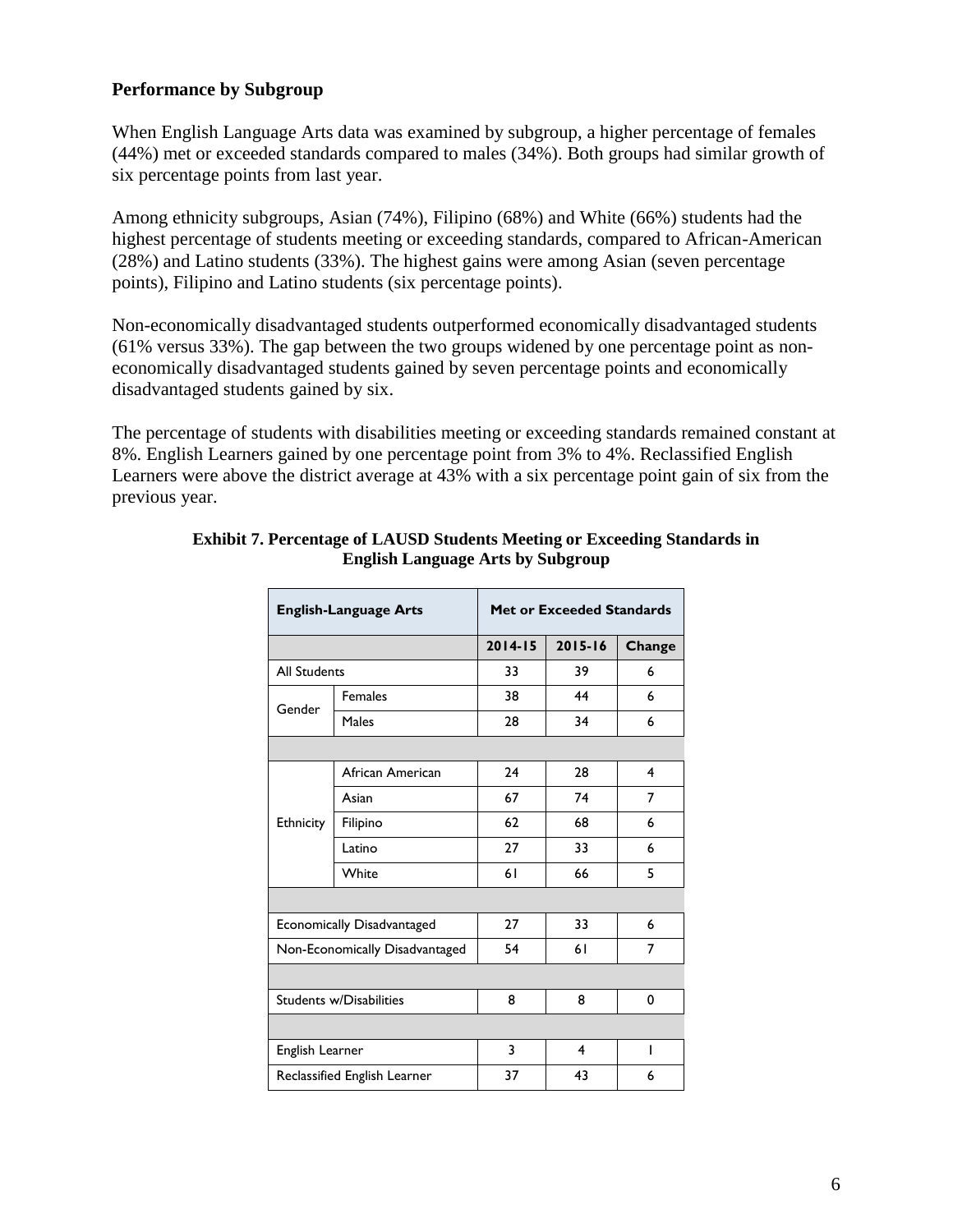In Mathematics, there were no discernable differences by gender as was observed in English Language Arts, 29% of females and males met or exceeded standards. Females gained by five percentage points and males gained by four.

Among ethnicity groups, Asians had the highest percentages of students meeting or exceeding standards (70%), followed by White (57%) and Filipino (56%) students. African-American students had the lowest percentage at 18% and for Latino students, 23% met or exceeded standards. Across all ethnicity groups, there were gains, with the highest among Filipino students with six percentage points and the lowest among African-American students with three percentage points.

For economically disadvantaged students, 23% met or exceeded standards compared to 50% of non-economically disadvantaged students. The gap widened this year as non-economically disadvantaged students gained by six percentage points and economically disadvantaged students gained by three.

The percentage of students with disabilities and English learners meeting or exceeding standards remained constant from last year (6% and 5% respectively). Reclassified English Learners gained three percentage points, from 26% to 29%.

| <b>LAUSD</b>                      |                              | <b>Met or Exceeded Standards</b> |    |                         |  |  |
|-----------------------------------|------------------------------|----------------------------------|----|-------------------------|--|--|
| <b>Mathematics</b>                |                              |                                  |    |                         |  |  |
| <b>All Students</b>               |                              | 25                               | 29 | 4                       |  |  |
| Gender                            | <b>Females</b>               | 24                               | 29 | 5                       |  |  |
|                                   | Males                        | 25                               | 29 | $\overline{\mathbf{4}}$ |  |  |
|                                   |                              |                                  |    |                         |  |  |
|                                   | African American             | 15                               | 18 | 3                       |  |  |
|                                   | Asian                        | 65                               | 70 | 5                       |  |  |
| Ethnicity                         | Filipino                     | 50                               | 56 | 6                       |  |  |
|                                   | Latino                       | $ 9\rangle$                      | 23 | $\overline{\mathbf{4}}$ |  |  |
|                                   | White                        | 52                               | 57 | 5                       |  |  |
|                                   |                              |                                  |    |                         |  |  |
| Economically Disadvantaged        |                              | 20                               | 23 | 3                       |  |  |
| Non-Economically<br>Disadvantaged |                              | 44                               | 50 | 6                       |  |  |
|                                   |                              |                                  |    |                         |  |  |
| <b>Students w/Disabilities</b>    |                              | 6                                | 6  | 0                       |  |  |
|                                   |                              |                                  |    |                         |  |  |
| English Learner                   |                              | 5                                | 5  | 0                       |  |  |
|                                   | Reclassified English Learner | 26                               | 29 | 3                       |  |  |

#### **Exhibit 8. Percentage of LAUSD Students Meeting or Exceeding Standards in Mathematics by Subgroup**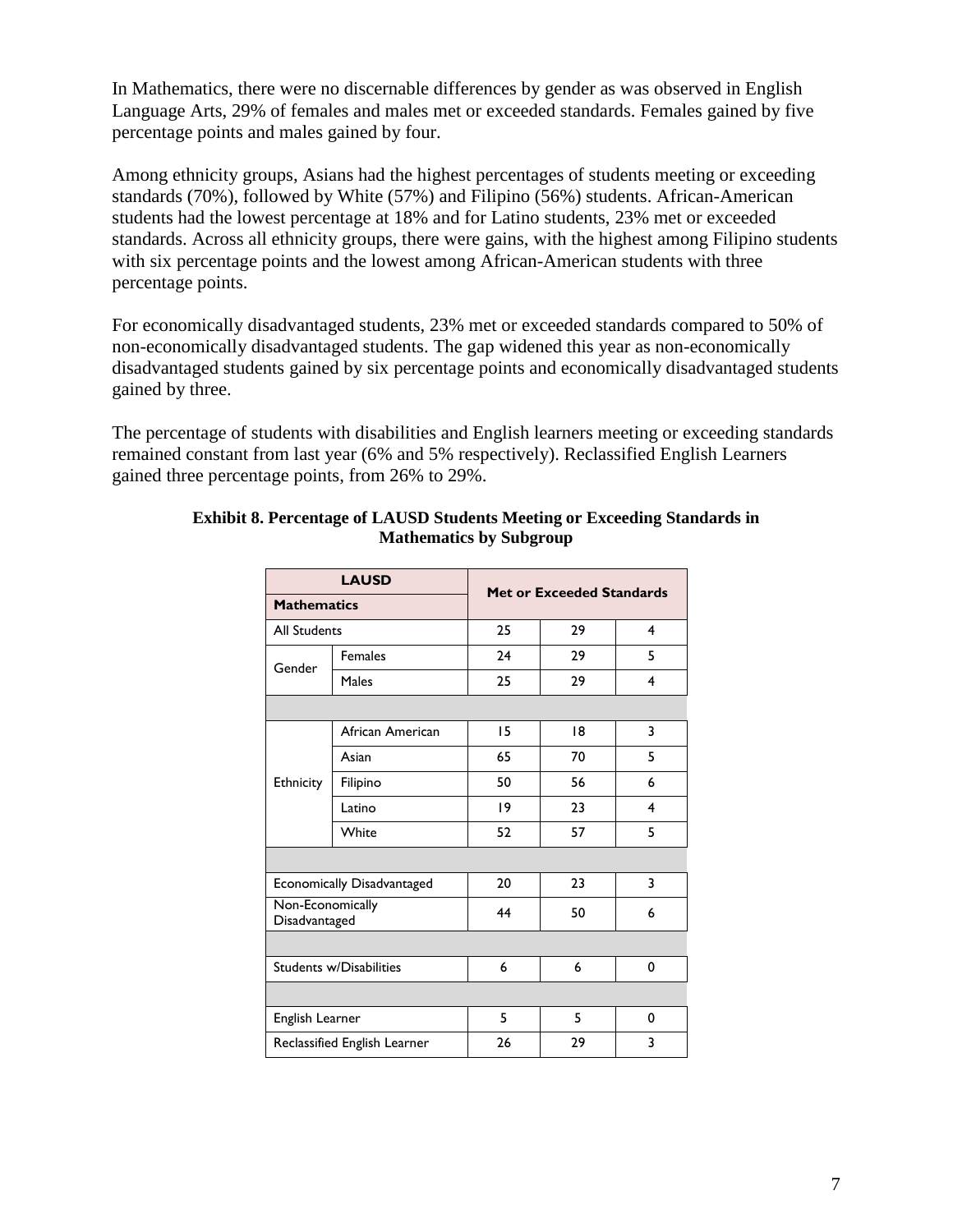Compared to other urban districts, Asian students in LAUSD outperformed their counterparts in nine other districts in English Language Arts. LAUSD White, African-American and Latino students outperformed five other districts. English learners in LAUSD scored higher than three other districts and RFEP students performed on par with Santa Ana and higher than two other districts. (Exhibit 9.)

In Mathematics, LAUSD Latino students outperformed nine other districts but lower than San Diego and Long Beach. White and Latino students in LAUSD performed in the middle range, compared to other urban districts. English learners and RFEP students in LAUSD performed lower than most urban districts. (Exhibit 10.)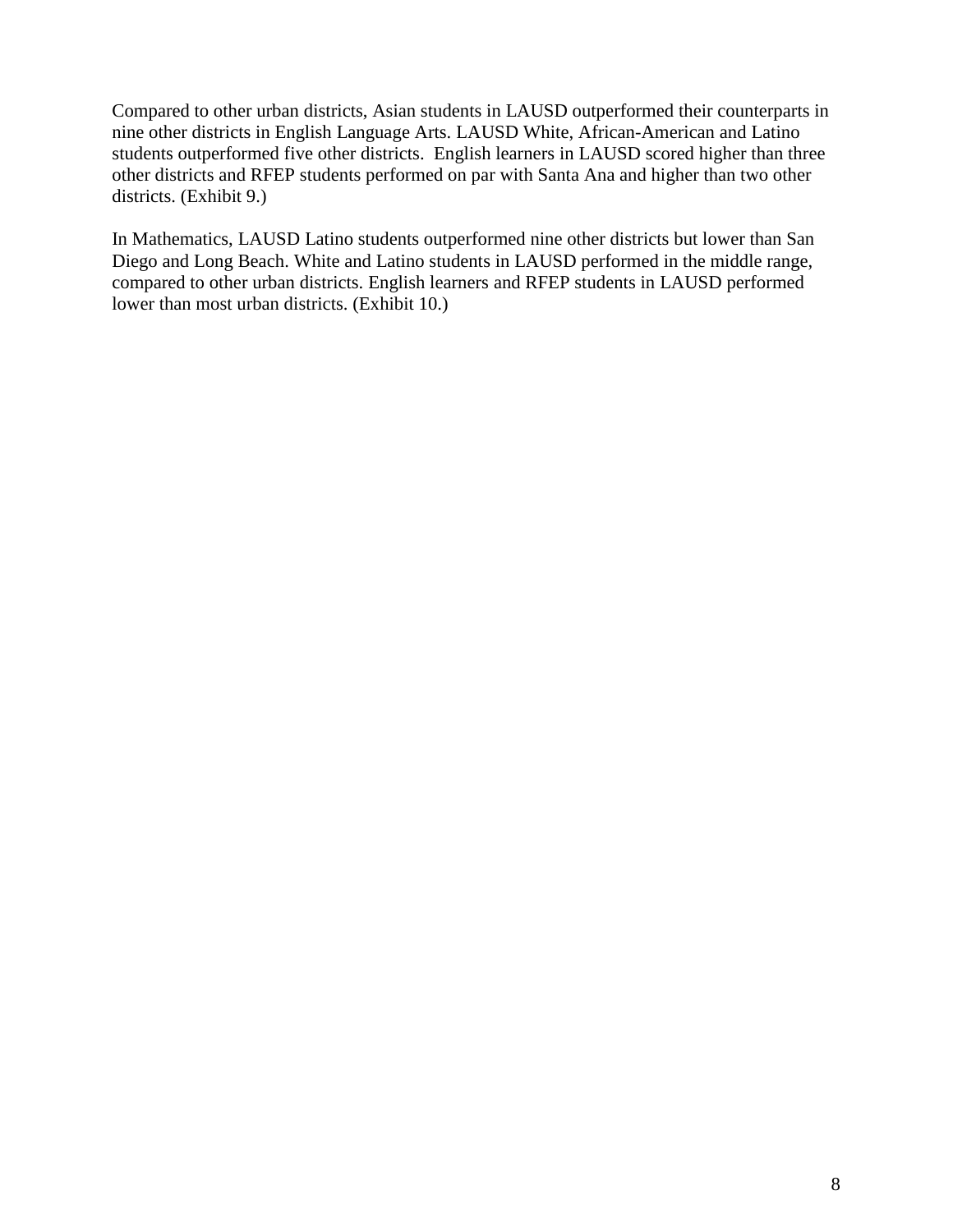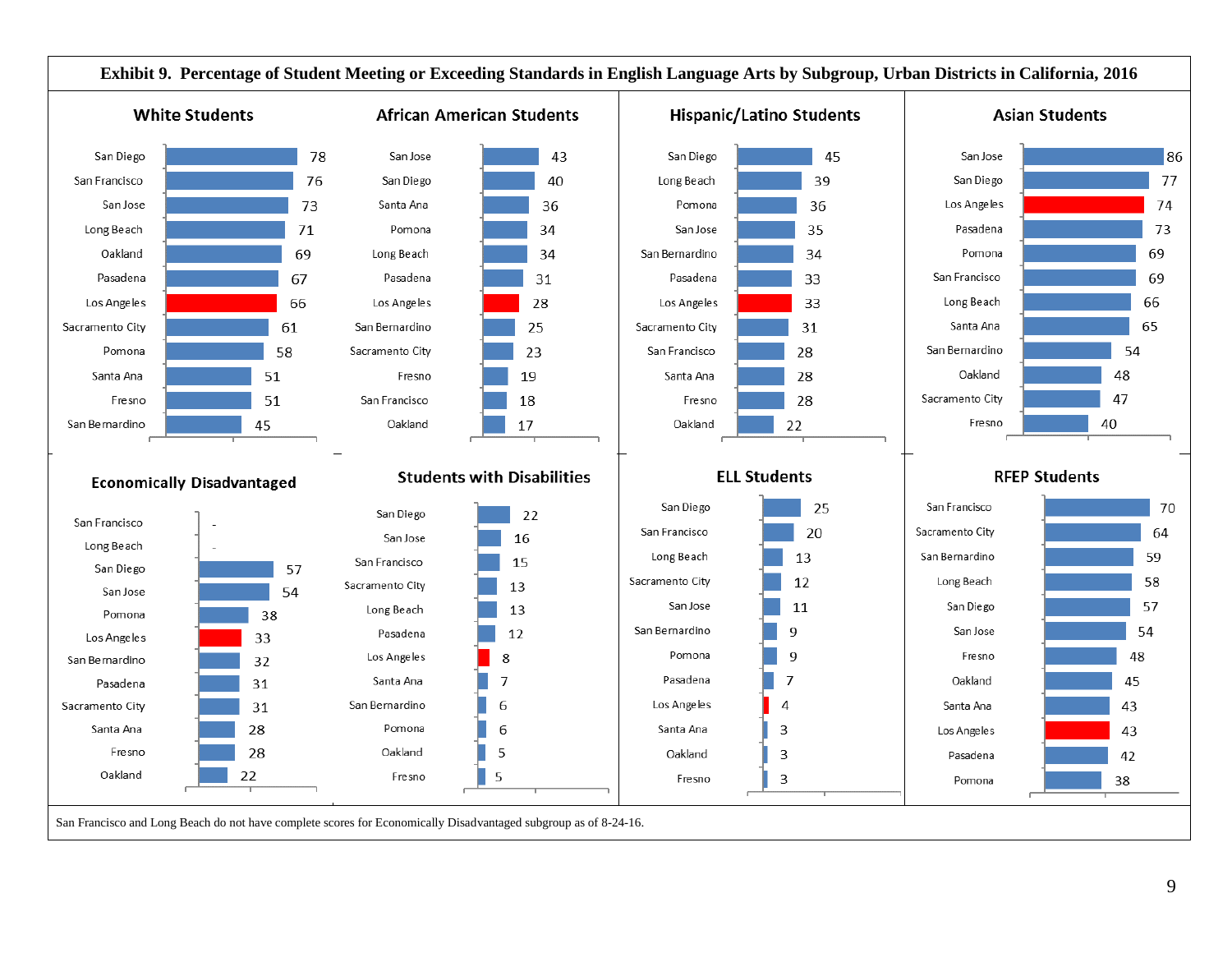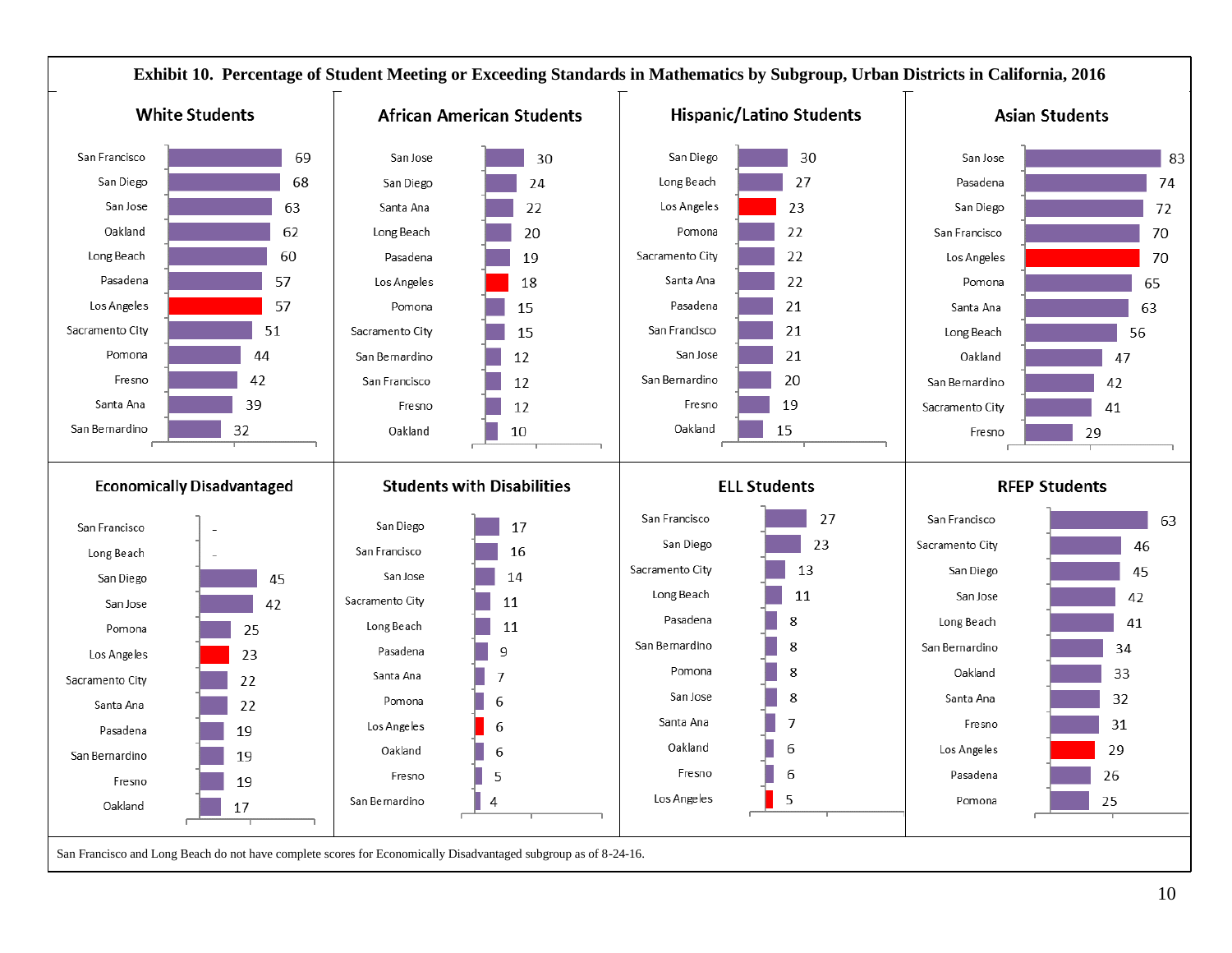# **Performance by Economic Status and Ethnicity**

When scores are examined by economic status and ethnicity, all ethnicity groups that were noneconomically disadvantaged scored higher than the economically disadvantaged groups. However, the achievement gap between ethnic groups persists. In English Language Arts, among economically disadvantaged students, Asian (66%), Filipino (62%) and White (48%) students had higher percentages of students meeting or exceeding standards compared to African-American (24%) and Latino (31%) students. The highest gains were among Asian and Filipino subgroups (seven and eight percentage points, respectively).

Among non-economically disadvantaged students, there was a 40 percentage point achievement gap between Asian students (82%) and African-American students (42%). However, noneconomically disadvantaged African-American and Latino students had the highest gains at eight and nine percentage points, respectively.

|                                       |                                                           |                                                           | % Met or Exceeded Standards |             |        |  |  |
|---------------------------------------|-----------------------------------------------------------|-----------------------------------------------------------|-----------------------------|-------------|--------|--|--|
|                                       | # of<br><b>Students</b><br>with<br>Scores,<br>$2014 - 15$ | # of<br><b>Students</b><br>with<br>Scores,<br>$2015 - 16$ | $2014 - 15$                 | $2015 - 16$ | Change |  |  |
| <b>Economically Disadvantaged</b>     |                                                           |                                                           |                             |             |        |  |  |
| African American                      | 15,850                                                    | 16,499                                                    | 20                          | 24          | 4      |  |  |
| Asian                                 | 5,595                                                     | 5,595                                                     | 59                          | 66          | 7      |  |  |
| Filipino                              | 3,328                                                     | 2,850                                                     | 54                          | 62          | 8      |  |  |
| Latino                                | 175,270                                                   | 174,533                                                   | 26                          | 31          | 5      |  |  |
| White                                 | 8,775                                                     | 9,198                                                     | 43                          | 48          | 5      |  |  |
| <b>Non-Economically Disadvantaged</b> |                                                           |                                                           |                             |             |        |  |  |
| African American                      | 5,570                                                     | 4,718                                                     | 34                          | 42          | 8      |  |  |
| Asian                                 | 5,499                                                     | 5,267                                                     | 76                          | 82          | 6      |  |  |
| Filipino                              | 3,301                                                     | 2,650                                                     | 68                          | 74          | 6      |  |  |
| Latino                                | 22,074                                                    | 20,365                                                    | 37                          | 46          | 9      |  |  |
| White                                 | 17,776                                                    | 16,650                                                    | 70                          | 77          | 7      |  |  |

#### **Exhibit 11. Percentage of LAUSD Students Meeting or Exceeding Standards in English Language Arts by Economic Status and Ethnicity**

In Mathematics, the same trend was observed. Among economically disadvantaged students, there was a 46 percentage point gap between the highest achieving group (Asian, 61%) and the lowest achieving group (African-American, 12%). Economically disadvantaged African-American and Latino students had the lowest gains of three and two percentage points, compared to the previous year.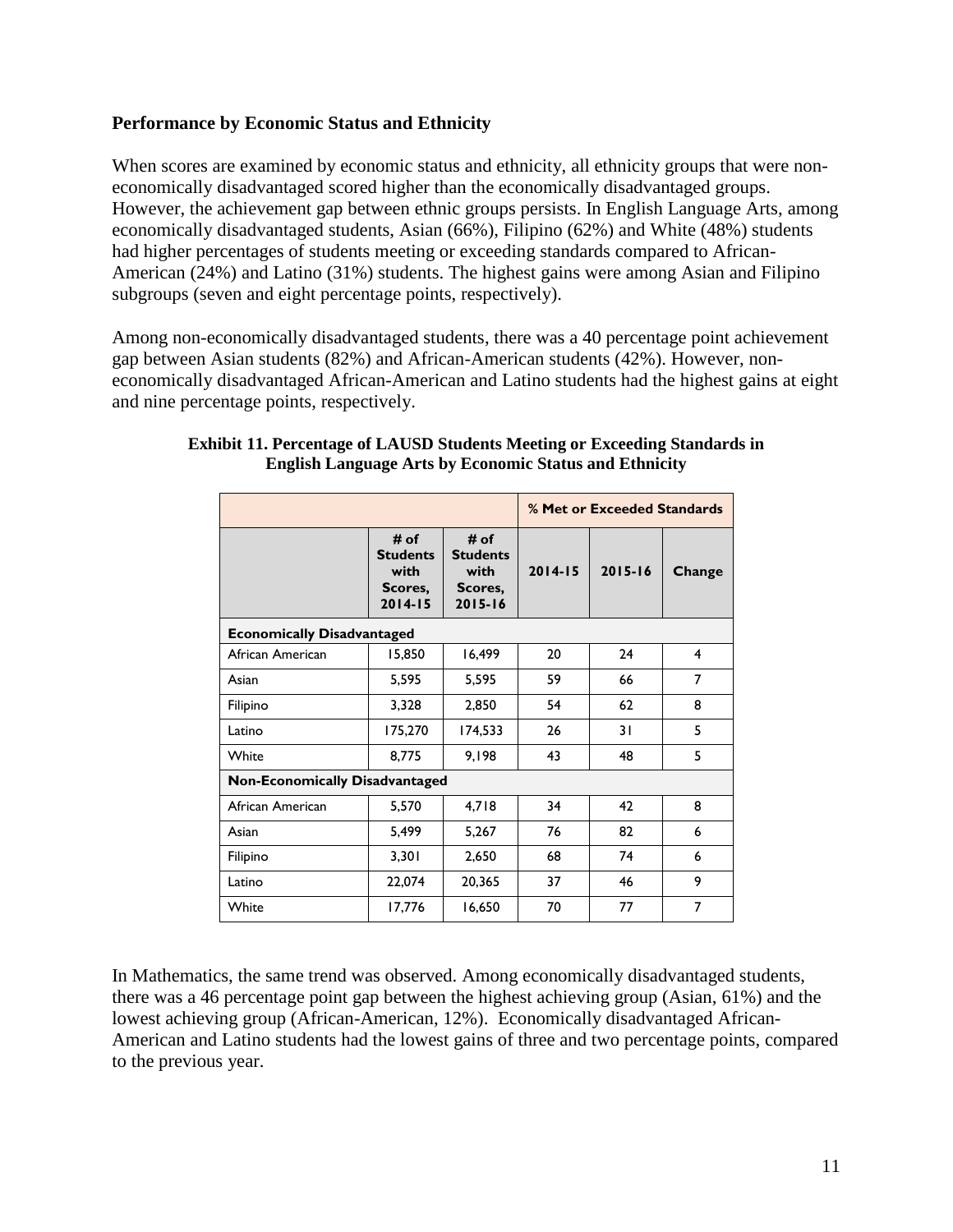Among non-economically disadvantaged students, all ethnic groups gained by at least six percentage points with the highest among White students, with a gain of seven percentage points.

|                                       |                                                           | % Met or Exceeded Standards                               |             |             |              |
|---------------------------------------|-----------------------------------------------------------|-----------------------------------------------------------|-------------|-------------|--------------|
|                                       | # of<br><b>Students</b><br>with<br>Scores.<br>$2014 - 15$ | # of<br><b>Students</b><br>with<br>Scores.<br>$2015 - 16$ | $2014 - 15$ | $2015 - 16$ | Change       |
| <b>Economically Disadvantaged</b>     |                                                           |                                                           |             |             |              |
| African American                      | 15,849                                                    | 16,448                                                    | 12          | 15          | 3            |
| Asian                                 | 5,668                                                     | 5,671                                                     | 57          | 61          | 4            |
| Filipino                              | 3,345                                                     | 2,858                                                     | 43          | 49          | 6            |
| Latino                                | 175,924                                                   | 175,055                                                   | $ 9\rangle$ | 21          | $\mathbf{2}$ |
| White                                 | 8,851                                                     | 9,276                                                     | 33          | 38          | 5            |
| <b>Non-Economically Disadvantaged</b> |                                                           |                                                           |             |             |              |
| African American                      | 5,590                                                     | 4,702                                                     | 23          | 29          | 6            |
| Asian                                 | 5,572                                                     | 5,298                                                     | 74          | 80          | 6            |
| Filipino                              | 3,319                                                     | 2,653                                                     | 57          | 63          | 6            |
| Latino                                | 22,448                                                    | 20,582                                                    | 26          | 32          | 6            |
| White                                 | 17,714                                                    | 16,641                                                    | 61          | 68          | 7            |

#### **Exhibit 12. Percentage of LAUSD Students Meeting or Exceeding Standards in English Language Arts by Economic Status and Ethnicity**

# **Claim Level Data**

The Smarter Balanced Assessments provide more detailed information for each subject area called "claims"

In English Language Arts, there are four claim areas:

- *Reading* demonstrating understanding of literary and non-fiction texts
- *Writing*  producing clear and purposeful writing
- *Listening*  demonstrating effective communication skills
- *Research/Inquiry* Investigating, analyzing and presenting information

In Mathematics, there are three claim areas:

- *Problem Solving & Modeling/Data Analysis* using appropriate tools and strategies to solve real world and mathematical problems
- *Concepts & Procedures* applying mathematical concepts and procedures
- *Communicating Reasoning* demonstrating ability to support mathematical conclusions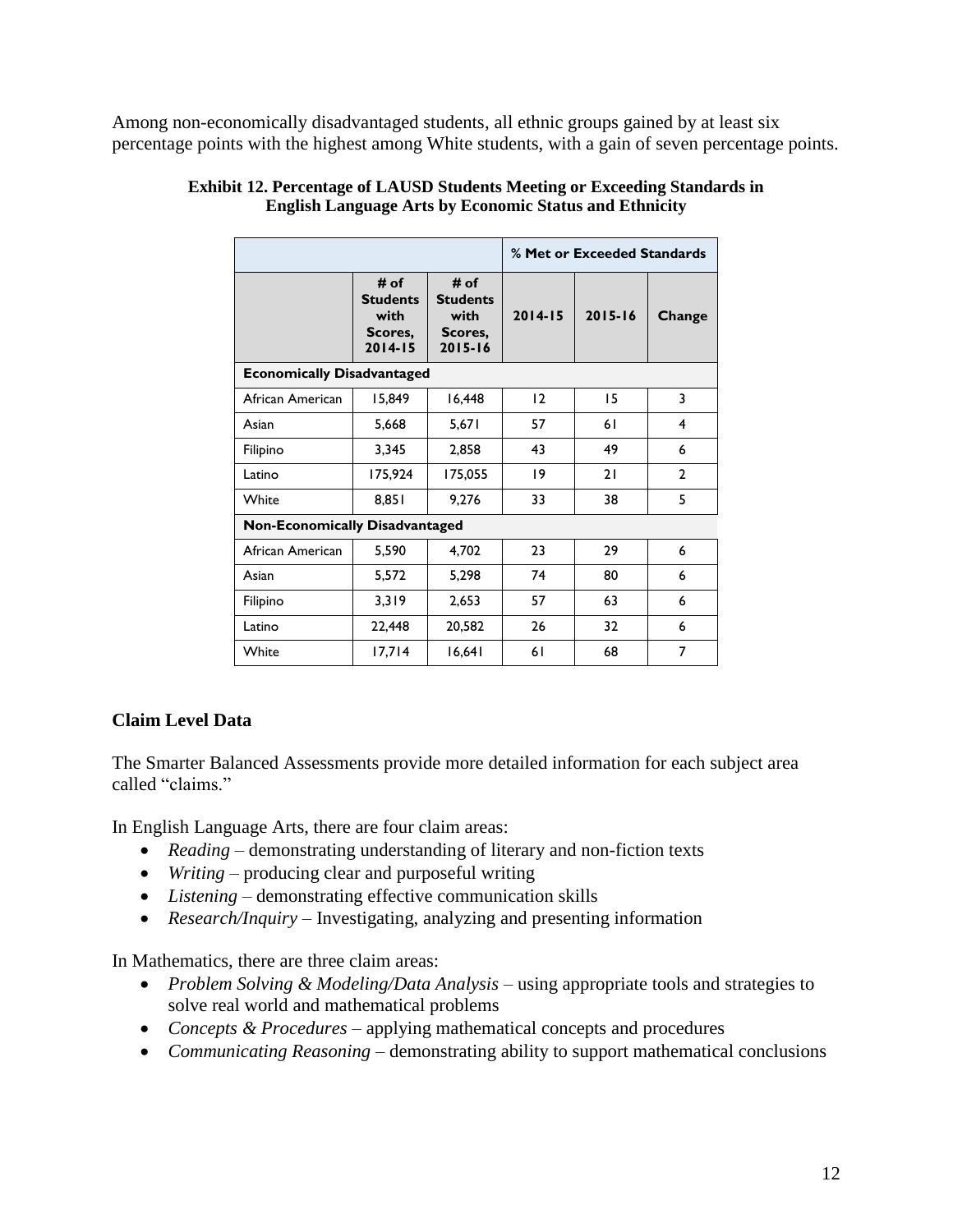Each claim is reported as one of three levels: Above Standard, At or Near Standard, or Below Standard. These claim areas can help schools and teachers target areas for improvement.

In English Language Arts:

- The highest percentage of students above standards was in Research/Inquiry with 21%. Listening had the lowest percentage of students meeting standards with 12%
- The highest percentage of students below standards was in reading with 42%.

| <b>All Grades</b>            |                |                |                  |                             |  |
|------------------------------|----------------|----------------|------------------|-----------------------------|--|
| <b>English Language Arts</b> | <b>Reading</b> | <b>Writing</b> | <b>Listening</b> | Research/<br><b>Inquiry</b> |  |
| % Above Standard             | 15             | ۱9             | 12               | 21                          |  |
| % At or Near Standard        | 43             | 45             | 63               | 50                          |  |
| % Below Standard             | 42             | 36             | 25               | 29                          |  |

## **Exhibit 13**. **Performance by Claims in English Language Arts**

In Mathematics:

- The highest percentage of students above standards was in Concepts and Procedures, with 18%. However, more students scored below standards in this claim area, with 53% below standards, compared to 45% in Problem Solving and 37% in Communicating Reasoning.
- The lowest percentage of students above standards was in Problem Solving, Modeling/Data Analysis with 13%.

| <b>All Grades</b>     |                                                                                                          |    |                            |  |  |
|-----------------------|----------------------------------------------------------------------------------------------------------|----|----------------------------|--|--|
| <b>Mathematics</b>    | <b>Problem Solving</b><br><b>Concepts and</b><br>& Modeling/Data<br><b>Procedures</b><br><b>Analysis</b> |    | Communicating<br>Reasoning |  |  |
| % Above Standard      | 8                                                                                                        | ۱3 | 14                         |  |  |
| % At or Near Standard | 29                                                                                                       | 42 | 49                         |  |  |
| % Below Standard      | 53                                                                                                       | 45 | 37                         |  |  |

## **Exhibit 14. Performance by Claims in Mathematics**